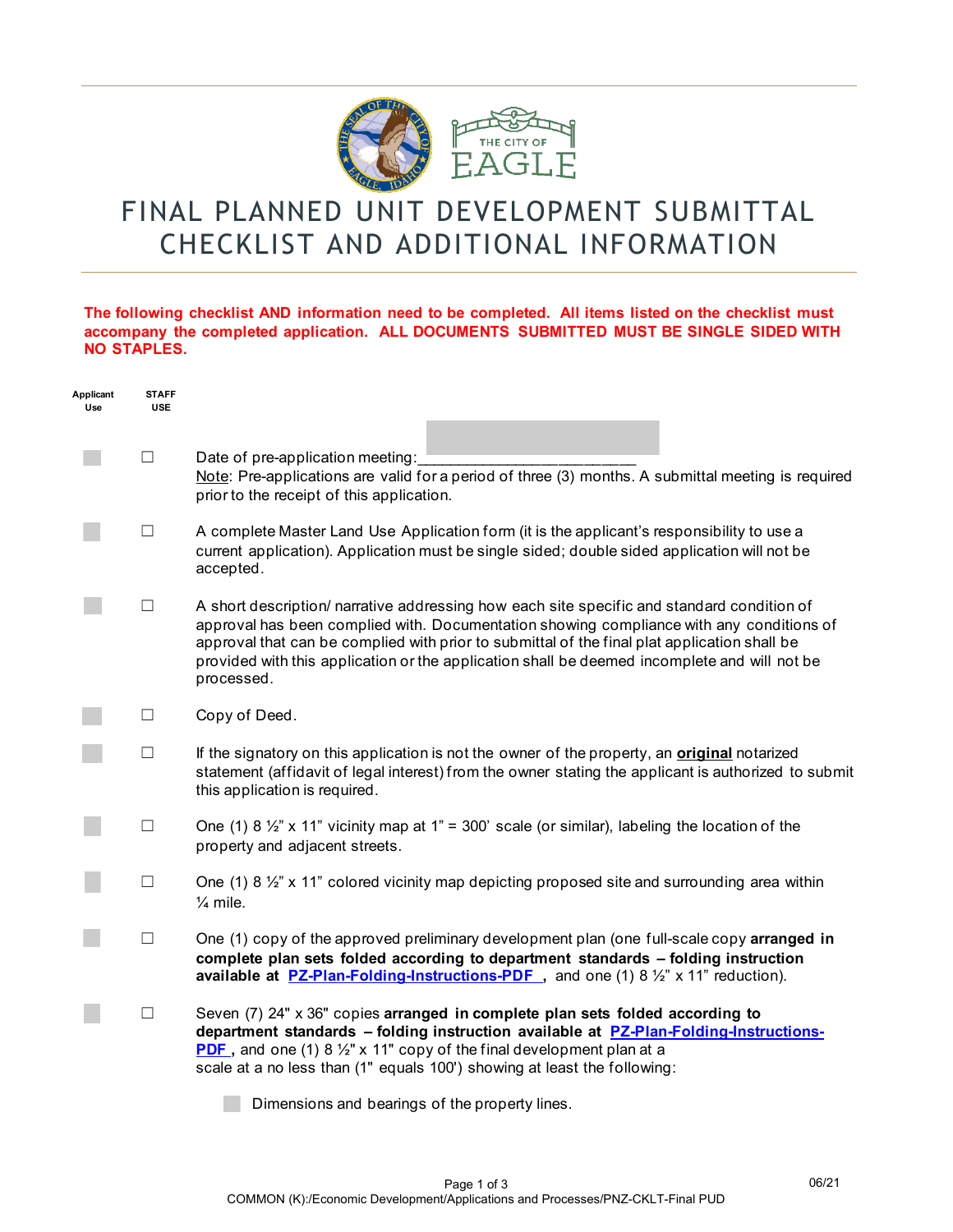|                   | Area in acres.<br>Topography and existing features of the development site, including major<br>wooded areas, structures, streets, easements, utility lines and land uses.<br>All other information included on the preliminary development plan including the<br>location and size of lots, location and proposed density of dwelling units,<br>nonresidential building intensity and land use considered suitable for adjacent<br>properties. |
|-------------------|------------------------------------------------------------------------------------------------------------------------------------------------------------------------------------------------------------------------------------------------------------------------------------------------------------------------------------------------------------------------------------------------------------------------------------------------|
|                   | *Additional plans will be required once the hearing has been scheduled.                                                                                                                                                                                                                                                                                                                                                                        |
| $\vert \ \ \vert$ | One (1) set of 24" x 36" Pathways and Trails plan showing the following:                                                                                                                                                                                                                                                                                                                                                                       |
|                   | Pathway locations, type, and width.<br>Sidewalk locations, type, and width.<br>Location of existing easements for irrigation companies.<br>Indicate location of canal routes and specify which ones will be covered and<br>which will stay open                                                                                                                                                                                                |
| $\Box$            | One (1) copy of any canal company license agreements.                                                                                                                                                                                                                                                                                                                                                                                          |
| $\Box$            | One (1) copy of exclusive use easements of any kind that might impact pathways and/or<br>open space                                                                                                                                                                                                                                                                                                                                            |
| $\Box$            | A schedule for the development of units to be constructed in progression and a description of<br>the design principles for buildings and streetscapes.                                                                                                                                                                                                                                                                                         |
| $\Box$            | Tabulation of the number of acres on the proposed project for various uses.                                                                                                                                                                                                                                                                                                                                                                    |
| $\Box$            | The number of housing units proposed by type.                                                                                                                                                                                                                                                                                                                                                                                                  |
| $\Box$            | Estimated residential population by type of housing.                                                                                                                                                                                                                                                                                                                                                                                           |
| $\Box$            | Estimated nonresidential population.                                                                                                                                                                                                                                                                                                                                                                                                           |
| $\Box$            | Anticipated timing for construction and standards for height, open space, building density,<br>parking areas, population density and public improvements proposed for each unit of the<br>development whenever the applicant proposed an exception from the standard zoning<br>districts or other ordinances governing development.                                                                                                            |
| $\Box$            | Engineering feasibility studies and plans showing, as necessary, water, sewer, drainage,<br>electricity, telephone and natural gas installations, waste disposal facilities, street<br>improvements and nature and extent of earth work required for site preparation and<br>development.                                                                                                                                                      |
| ப                 | A site plan, showing buildings, various functional use areas, circulation, and their relationship.                                                                                                                                                                                                                                                                                                                                             |
| Ш                 | Preliminary building plans, including proposed floor plans and exterior elevations.                                                                                                                                                                                                                                                                                                                                                            |
| $\Box$            | Landscaping plans.                                                                                                                                                                                                                                                                                                                                                                                                                             |
| $\Box$            | Deed restrictions, protective covenants and other legal statements or devices to be used to<br>control the use, development and maintenance of the land, and the improvements thereon,<br>including those areas which are to be commonly owned and maintained.                                                                                                                                                                                 |